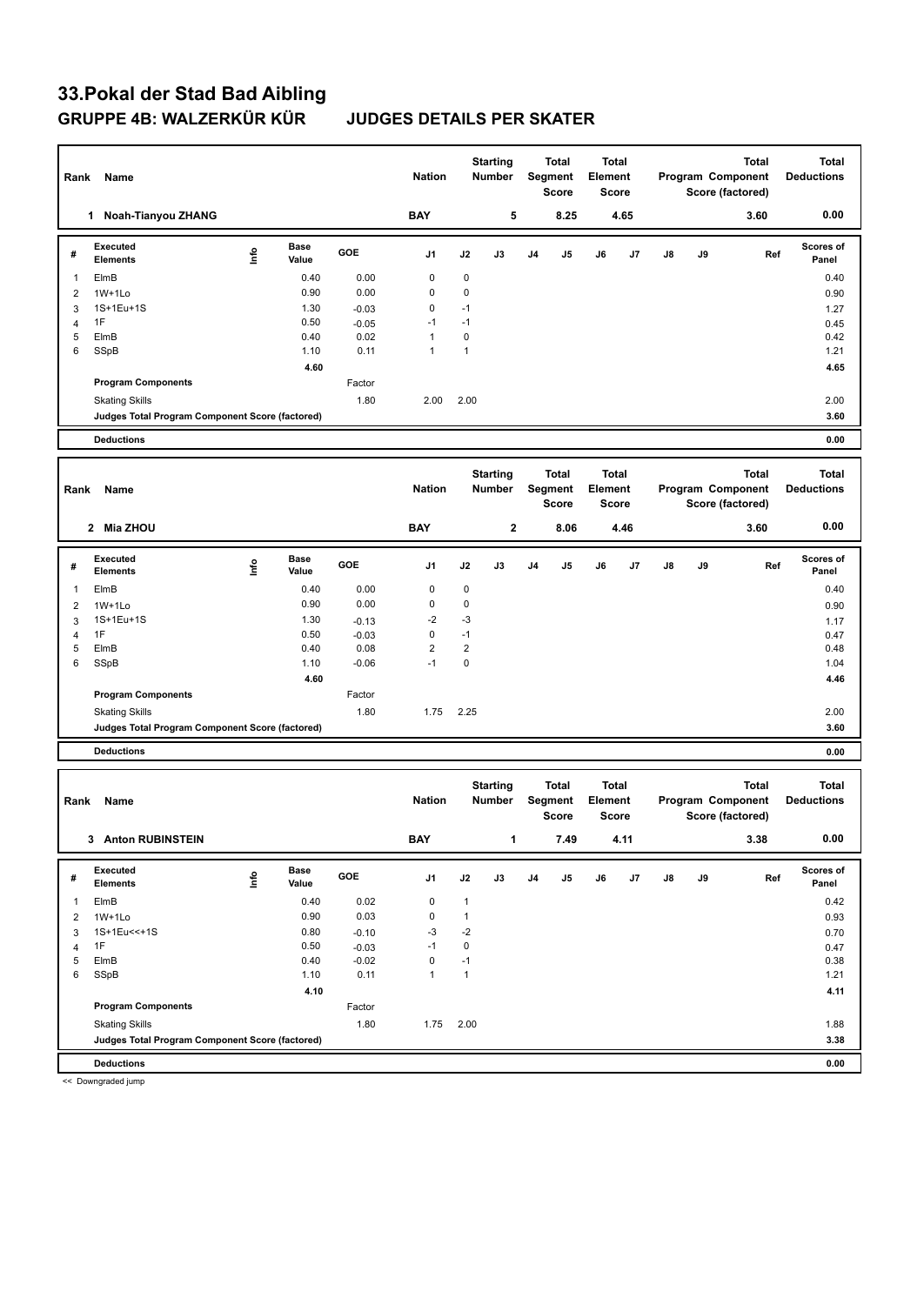# **33.Pokal der Stad Bad Aibling GRUPPE 4B: WALZERKÜR KÜR JUDGES DETAILS PER SKATER**

| Rank           | Name                                            |                                  |                      |                 | <b>Nation</b>     |                        | <b>Starting</b><br>Number |    | <b>Total</b><br>Segment<br>Score | Element | <b>Total</b><br><b>Score</b> |    |    | <b>Total</b><br>Program Component<br>Score (factored) | <b>Total</b><br><b>Deductions</b> |
|----------------|-------------------------------------------------|----------------------------------|----------------------|-----------------|-------------------|------------------------|---------------------------|----|----------------------------------|---------|------------------------------|----|----|-------------------------------------------------------|-----------------------------------|
|                | 4 Anya CAI                                      |                                  |                      |                 | <b>BAY</b>        |                        | 7                         |    | 7.15                             |         | 4.22                         |    |    | 2.93                                                  | 0.00                              |
| #              | Executed<br><b>Elements</b>                     | Info                             | Base<br>Value        | GOE             | J1                | J2                     | J3                        | J4 | J5                               | J6      | J7                           | J8 | J9 | Ref                                                   | Scores of<br>Panel                |
| $\mathbf{1}$   | ElmB                                            |                                  | 0.40                 | $-0.02$         | $-1$              | 0                      |                           |    |                                  |         |                              |    |    |                                                       | 0.38                              |
| 2              | $1W+1Lo$                                        |                                  | 0.90                 | 0.00            | $\pmb{0}$         | $\pmb{0}$              |                           |    |                                  |         |                              |    |    |                                                       | 0.90                              |
| 3              | 1S+1Eu+1S                                       |                                  | 1.30                 | $-0.20$         | -4                | -4                     |                           |    |                                  |         |                              |    |    |                                                       | 1.10                              |
| 4<br>5         | 1F                                              |                                  | 0.50<br>0.40         | $-0.03$         | 0<br>1            | $-1$<br>$\mathbf{1}$   |                           |    |                                  |         |                              |    |    |                                                       | 0.47<br>0.44                      |
| 6              | ElmB<br>SSpB                                    |                                  | 1.10                 | 0.04<br>$-0.17$ | $-1$              | $-2$                   |                           |    |                                  |         |                              |    |    |                                                       | 0.93                              |
|                |                                                 |                                  | 4.60                 |                 |                   |                        |                           |    |                                  |         |                              |    |    |                                                       | 4.22                              |
|                | <b>Program Components</b>                       |                                  |                      | Factor          |                   |                        |                           |    |                                  |         |                              |    |    |                                                       |                                   |
|                | <b>Skating Skills</b>                           |                                  |                      | 1.80            | 1.50              | 1.75                   |                           |    |                                  |         |                              |    |    |                                                       | 1.63                              |
|                | Judges Total Program Component Score (factored) |                                  |                      |                 |                   |                        |                           |    |                                  |         |                              |    |    |                                                       | 2.93                              |
|                | <b>Deductions</b>                               |                                  |                      |                 |                   |                        |                           |    |                                  |         |                              |    |    |                                                       | 0.00                              |
|                |                                                 |                                  |                      |                 |                   |                        |                           |    |                                  |         |                              |    |    |                                                       |                                   |
| Rank           | Name                                            |                                  |                      |                 | <b>Nation</b>     |                        | <b>Starting</b><br>Number |    | Total<br>Segment                 | Element | <b>Total</b>                 |    |    | <b>Total</b><br>Program Component                     | <b>Total</b><br><b>Deductions</b> |
|                |                                                 |                                  |                      |                 |                   |                        |                           |    | <b>Score</b>                     |         | <b>Score</b>                 |    |    | Score (factored)                                      |                                   |
|                |                                                 |                                  |                      |                 |                   |                        |                           |    |                                  |         |                              |    |    |                                                       |                                   |
|                | 5 Araksia BAYRAMYAN                             |                                  |                      |                 | <b>BAY</b>        |                        | 4                         |    | 6.77                             |         | 3.39                         |    |    | 3.38                                                  | 0.00                              |
| #              | Executed<br><b>Elements</b>                     | Info                             | Base<br>Value        | GOE             | J1                | J2                     | J3                        | J4 | J5                               | J6      | J7                           | J8 | J9 | Ref                                                   | Scores of<br>Panel                |
| $\mathbf{1}$   | ElmB                                            |                                  | 0.40                 | $-0.02$         | $\pmb{0}$         | $-1$                   |                           |    |                                  |         |                              |    |    |                                                       | 0.38                              |
| 2              | $1W+1Lo$                                        |                                  | 0.90                 | $-0.03$         | $-1$              | $\pmb{0}$              |                           |    |                                  |         |                              |    |    |                                                       | 0.87                              |
| 3              | 1S+1Eu+1S                                       |                                  | 1.30                 | $-0.08$         | $-1$              | $-2$                   |                           |    |                                  |         |                              |    |    |                                                       | 1.22                              |
| 4<br>5         | 1F                                              |                                  | 0.50                 | 0.00            | 0<br>$\mathbf{1}$ | $\pmb{0}$<br>$\pmb{0}$ |                           |    |                                  |         |                              |    |    |                                                       | 0.50                              |
| 6              | ElmB<br>SSp                                     |                                  | 0.40<br>0.00         | 0.02<br>0.00    |                   |                        |                           |    |                                  |         |                              |    |    |                                                       | 0.42<br>0.00                      |
|                |                                                 |                                  | 3.50                 |                 |                   |                        |                           |    |                                  |         |                              |    |    |                                                       | 3.39                              |
|                | <b>Program Components</b>                       |                                  |                      | Factor          |                   |                        |                           |    |                                  |         |                              |    |    |                                                       |                                   |
|                | <b>Skating Skills</b>                           |                                  |                      | 1.80            | 1.75              | 2.00                   |                           |    |                                  |         |                              |    |    |                                                       | 1.88                              |
|                | Judges Total Program Component Score (factored) |                                  |                      |                 |                   |                        |                           |    |                                  |         |                              |    |    |                                                       | 3.38                              |
|                | <b>Deductions</b>                               |                                  |                      |                 |                   |                        |                           |    |                                  |         |                              |    |    |                                                       | 0.00                              |
|                |                                                 |                                  |                      |                 |                   |                        |                           |    |                                  |         |                              |    |    |                                                       |                                   |
|                |                                                 |                                  |                      |                 |                   |                        | <b>Starting</b>           |    | Total                            |         | Total                        |    |    | <b>Total</b>                                          | <b>Total</b>                      |
| Rank           | Name                                            |                                  |                      |                 | <b>Nation</b>     |                        | Number                    |    | Segment<br><b>Score</b>          | Element | <b>Score</b>                 |    |    | Program Component<br>Score (factored)                 | <b>Deductions</b>                 |
|                | 6 Johanna WEINBERGER                            |                                  |                      |                 | <b>BAY</b>        |                        | 3                         |    | 5.69                             |         | 2.31                         |    |    | 3.38                                                  | 0.00                              |
|                |                                                 |                                  |                      |                 |                   |                        |                           |    |                                  |         |                              |    |    |                                                       |                                   |
| #              | Executed<br><b>Elements</b>                     | $\mathop{\mathsf{Int}}\nolimits$ | <b>Base</b><br>Value | GOE             | J1                | J2                     | J3                        | J4 | J5                               | J6      | J7                           | J8 | J9 | Ref                                                   | Scores of<br>Panel                |
| $\mathbf{1}$   | ElmB                                            |                                  | 0.40                 | 0.00            | 0                 | $\pmb{0}$              |                           |    |                                  |         |                              |    |    |                                                       | 0.40                              |
| $\overline{2}$ | 1W+1Lo                                          |                                  | 0.90                 | $-0.03$         | $-1$              | $\pmb{0}$              |                           |    |                                  |         |                              |    |    |                                                       | 0.87                              |
| 3              | $1F^*$                                          |                                  | 0.00                 | 0.00            | ä,                | L,                     |                           |    |                                  |         |                              |    |    |                                                       | 0.00                              |
| 4<br>5         | $EIMB*$<br>1S*+1Eu*+1S*                         |                                  | 0.00<br>0.00         | 0.00<br>0.00    |                   |                        |                           |    |                                  |         |                              |    |    |                                                       | 0.00<br>0.00                      |
| 6              | SSpB                                            |                                  | 1.10                 | $-0.06$         | $-1$              | $\pmb{0}$              |                           |    |                                  |         |                              |    |    |                                                       | 1.04                              |
|                |                                                 |                                  | 2.40                 |                 |                   |                        |                           |    |                                  |         |                              |    |    |                                                       | 2.31                              |
|                | <b>Program Components</b>                       |                                  |                      | Factor          |                   |                        |                           |    |                                  |         |                              |    |    |                                                       |                                   |
|                | <b>Skating Skills</b>                           |                                  |                      | 1.80            | 2.00              | 1.75                   |                           |    |                                  |         |                              |    |    |                                                       | 1.88                              |
|                | Judges Total Program Component Score (factored) |                                  |                      |                 |                   |                        |                           |    |                                  |         |                              |    |    |                                                       | 3.38                              |
|                | <b>Deductions</b>                               |                                  |                      |                 |                   |                        |                           |    |                                  |         |                              |    |    |                                                       | 0.00                              |

\* Invalid element